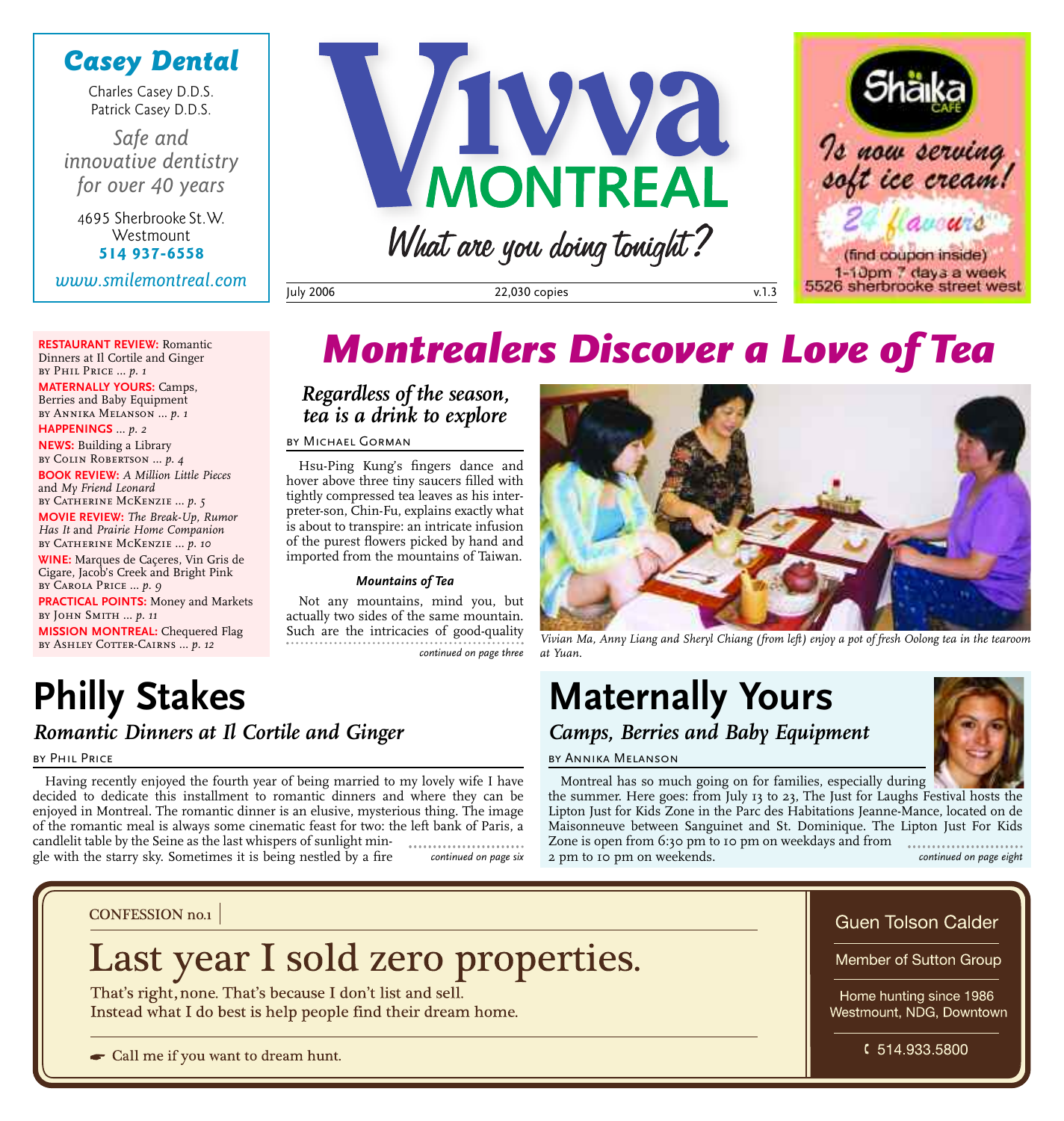### **HAPPENINGS** *Vivva Montreal's guide to what's on around the island.*

**Brian Jungen: Native Art Goes Pop** A recipient of the 2002 Sobey Art Award – Canada's most remunerative prize for emerging artists – and with recent shows in New York, London and Berlin, Brian Jungen is one of Canada's hottest up-and-coming



artists. A touring exhibition collects for the first time the young artist's signature pieces: plastic lawn chairs refashioned as massive whale skeletons and Nike sneakers sculpted to suggest ceremonial First Nations masks. A member himself of the Dunne-za Nation of northern B.C., Jungen deftly interweaves the iconography of his ancestry with the seemingly contradictory vernacular of consumer culture – to create a body of work that owes as much to Warhol and Duchamp as to Native craft. Brian Jungen at Musée d'art contemporain de Montréal. Admission \$8 (\$4 for students), and free Wednesdays after 7 p.m. Call 514.847.6226 or go to www.macm.org. **Until September 4.**

#### **Festival International de Tango de Montreal** www.festivaldetangodemontreal.qc.ca 514.527.5197 **July 8-16.**

- **Bon Jovi / Nickelback** at Parc Jean-Drapeau for their only Canadian outdoor show. **July 13.**
- **Figure 1** International Nuits d'Afrique Festival www.festivalnuitsdafrique.com 514.499.FINA. **July 13-23.**



5 **Sinatra sings Sinatra** (an evening with Frank Sinatra Jr.). Cabaret du Casino de Montreal www.cabaretducasino.com 514.790.1245. **Until July 30.**



5 **FanTasia Turns Ten.** Montreal's most eclectic film festival might also be its most enduring. Despite the glut of prestigious – and under-attended – filmfests in the fall, FanTasia has developed a devoted following by championing cinema's most bizarre reaches. Focussing primarily on horror, fantasy and animation, FanTasia is the largest event of its kind in North America. This year's edition features spotlights on New Wave British horror and stop-motion animation, new works by Werner Herzog and Snoop Dogg, as well as free outdoor screenings in Parc de la Paix. The number one reason not to get a tan this summer. Concordia Hall Theatre. Tickets \$7.50 each or 10 for \$65. Call 514.790.1245 or go to www.fantasiafestival.com. **July 6-24.**

- $\blacksquare$  **Marley Celebrated at Reggae Fest** The Montreal International Reggae Festival is back for its third edition. For those unwilling to cough up the \$80 for a weekend pass, there will be free performances in the Old Port celebrating the life and music of Bob Marley, who died 25 years ago this year. The main stage features Marley's son, Ky-mani, alongside crossover stars Shaggy and Maxi Priest and veteran dancehall singer Barrington Levy. Montreal International Reggae Festival, at the Old Port. Mainstage shows \$20-\$50. Call 514.448.8383 or go to www.montrealreggaefestival.com. **July 14-16.**
- **Top Women at Rogers Cup** Montreal hosts the top five women players at Canada's premier tennis tournament. Number one seed Amelie Mauresmo will battle it out with incumbent champion Kim Clijsters of Belgium and teen marvel



## **JEFFREY B. LEVITT Ph.D., O.P.Q.**

### *Psychologist*

4999 Ste-Catherine Street W. Suite 200 Westmount, QC H3Z 1T3 Tel: (514) 928-3494

E-mail: psychologyhelps@yahoo.com

*Vivva Montreal is distributed by:*

Maria Sharapova – Russia's latest tennis star-cum-model – for a total pot of \$1.65 million. Free tickets are available to the qualifying rounds on Sunday August 13, to first-comers. Singles and doubles action begins in earnest on Monday August 14. Uniprix Stadium. For tickets call 1.866.338.2685 or go to www.rogerscup.com. **August 12-20.**

**Have an event you know about or** want to publicize *for late August or early September*? Send your idea in the above format to vivvamontreal@ pricepatterson.com. If it fits in with *Vivva Montreal*, we'll publish it.

## **Babysecure**

*"Keeping your babies secure since 1987"*

- **On-site consulting helping busy** parents protect their children 2Widest choice of baby gates
- in the city ● Safety products and
- installation services Red Cross certified First Aid training
- courses



**514 485-2323 www.babysecure.ca**

POST



CANADA

From anywhere... to anyone

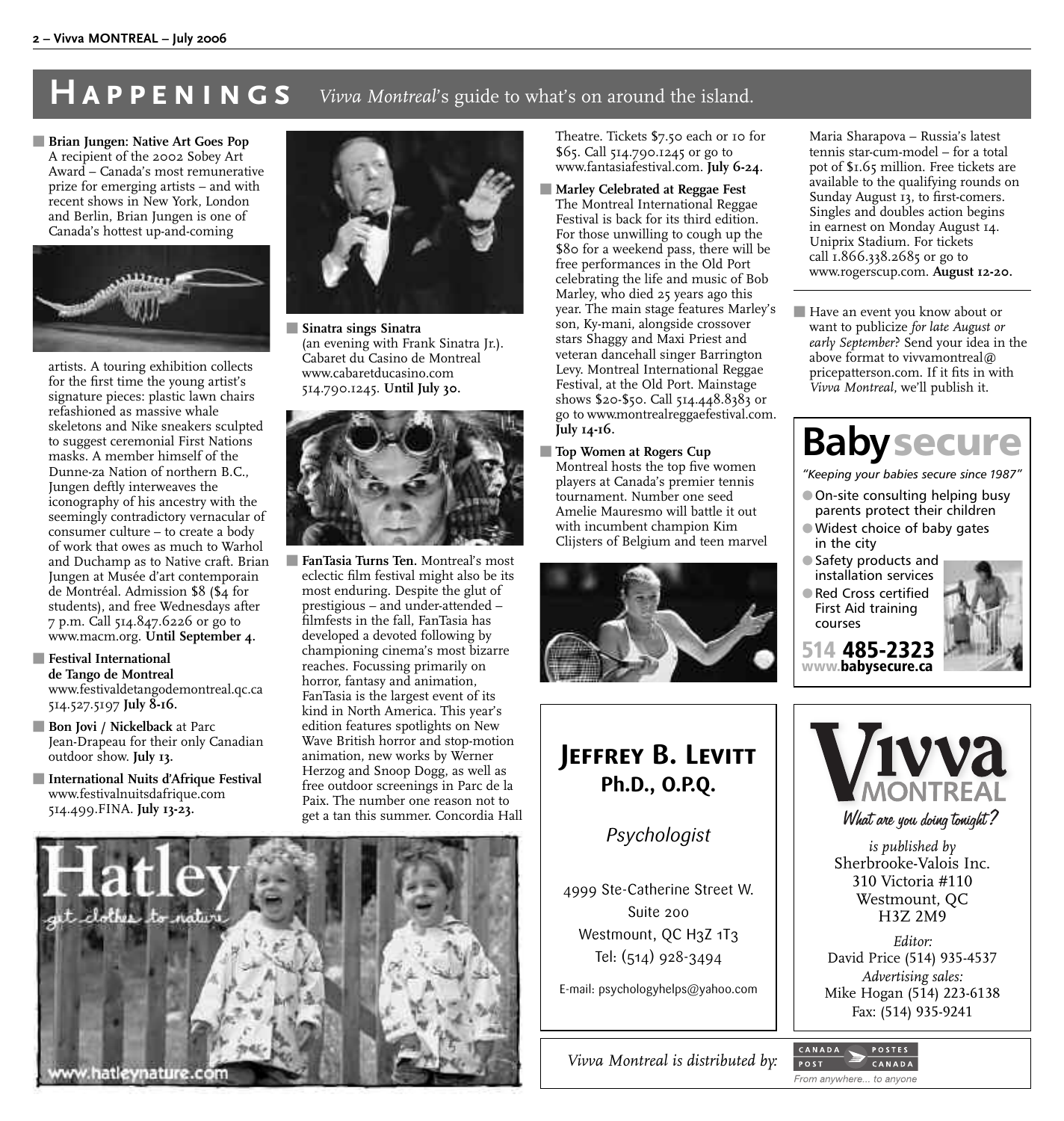#### *TEA... continued from page one*

tea. The particular strains of Oolong we're about to enjoy were both picked, dried and prepared by hand from Taiwan's A-Li San and Li San – both more or less one and the same. Li San is the higher part of the mountain, though, and its climate is therefore cooler. Hence, it produces a tea that is not at all the same as its more southern sister.

The ritual unfolds in the bright and spacious tearoom in the back of **Yuan**, a two-year-old Taiwanese restaurant on St. Denis Street just below Sherbrooke Street East, where Kung and his family have been introducing an increasingly curious North American clientele to the mysteries and benefits of one of the oldest beverages known to man.

#### *The Tea Mood*

'Tea is good for your health,' explains Kung's wife, Anny Liang. 'It helps to calm you.'

Though she acknowledges that business slows down somewhat in the summer, Liang stresses that the calming and cleansing effects of tea are good for both the body and spirit no matter the time of year. Tea and Montreal's burgeoning tearoom scene, if we can call it that, has been growing in popularity in recent years, due

in part, says Liang, to a sort of awakening – realizing the existence of good-quality, all-natural teas, as opposed to the 'tea dust' remnants of leaves contained in your typical store-bought tea bags.

Plus, she says, more and more people seek out the calming atmosphere and quiet social interaction of tea salons like Yuan. This is no eardrum-splitting nightclub – although the young Chin-Fu offers an interesting insight on that point.

'You know, you can get drunk on tea,' he says with a knowing smile. 'When you drink a lot of it, the caffeine is too much, so you can get dizzy.' Luckily, he offers the antidote: 'All you have to do is eat some sugar and you'll be fine.'

#### *Tea Destinations*

Another source of higher education in the world of tea is **Camellia Sinensis**, an airy, atmospheric salon near the Cinéma du Quartier Latin just off St. Denis. Currently closed until mid-month for the summer holiday, Camellia Sinensis (named for a type of tea) offers a broad selection of teas imported from Taiwan, China, Japan, India, South America and other locales.

A recent visit uncovered a world where lingering is expected and encouraged. The decor is decidedly Asian-influenced, almost Zen-like. A back room offers sofa loungers, or you can opt instead to sink into oversized pillows on the floor by the front windows. Your server will likely give you a sweet smile, a menu and a tiny brass bell, which you will ring for service once you've made your choice from some 60 varieties of tea on the menu.

**Teasalon**, a newer venue also on St. Denis, places equal emphasis on the serenity of the tea-enjoying experience. If it seems that the tearooms of Montreal are all concentrated on St. Denis Street, perhaps it's because this particular part of the Plateau-Mont Royal tends to be home to a younger, hipper crowd that has been quick to embrace this new trend.

#### *From the West End to the High End*

West Enders who prefer to stick closer to home need go no farther than Monkland Avenue, where **Gryphon** and **Un Amour Des Thés** carry the flag for tea connoisseurs in NDG, offering a range of teas and tea accessories to purchase and try at home.

There's also **Cha Noir**, a small, dark, peaceful oasis on Wellington Street in Verdun that is kind of like the little sister to Camellia Sinensis: equally serene but serious about quality tea.

For a more occidental but no less exotic experience, meet some friends on the lush back patio at the Ritz Carlton Hotel

and let the time tick by on a sunny Sunday afternoon over a traditional English tea service. Tea at the Ritz comes replete with miniature crustless sandwiches, scones with jams and clotted cream, as well as assorted dainty desserts. Don't forget to extend your little finger as you sip (but heavens, don't slurp!) your Earl Grey.

#### *The Ritual*

At Yuan, the Kung family offers clients the option of pouring their own tea or of having the whole ritual painstakingly and lovingly acted out for them. For any serious lover of tea, there really is no option. At least the first time, let the Kungs look after you. You'll learn all about the correct water temperature, timing and tasks involved in brewing a proper cup of tea. You'll learn how to extract the essence of the leaves, to take in the aroma before the cup touches your lips, to discern the sometimes subtle differences between first and second infusions – and you'll be all the better for it.

And thus will begin a lifelong love affair with an age-old tradition steeped in history and lore but ultimately no more complex than a hot cup of tea on a drizzly day. What could be more comforting than that?

*Michael Gorman is writer in Montreal.*



**Book launch:** Saturday July 22, 2006 from 3 pm to 4 pm at Babar en ville (1235A Greene Ave)

## **5**<sup>*/*</sup>/<sub>2</sub> that *Vi* recommended **that** *Vivva Montreal* **recommends you do in July**

- **1** Athletic things first: dig out your croquet set or buy a new one. *Rediscover the civilized pleasure of recreational sports. The perfect excuse to enjoy Montreal's parkland.*
- **2** Have a Mojito at Cactus (4461 St. Denis just south of Mount Royal 514.849.0349). *This idea sells itself.*
- **3** Have a Cosmopolitan at Tribeca (5557 Monkland 514.223.1411). *This idea also sells itself.*
- **4** Bring your own wine. *Pack a picnic with a bottle of wine a luxury legal only for Quebecers.*
- 
- 5 Spend Happy Hour at Le Massillia (4543 Park Avenue<br>5 514.678.1862). The only place in the city serving pastis for \$3 a round. *Order it 'comme à la Marseille', with ice and filtered water.*

**1/2** Drink lots of water, have a cold shower or bath and stay home<br>**12** in the coolest room in your house. *Stay cool*. (Docked half a unit for lack of originality.)

> *Have* **5- Things** *to recommend for August? Send your idea to vivvamontreal@pricepatterson.com*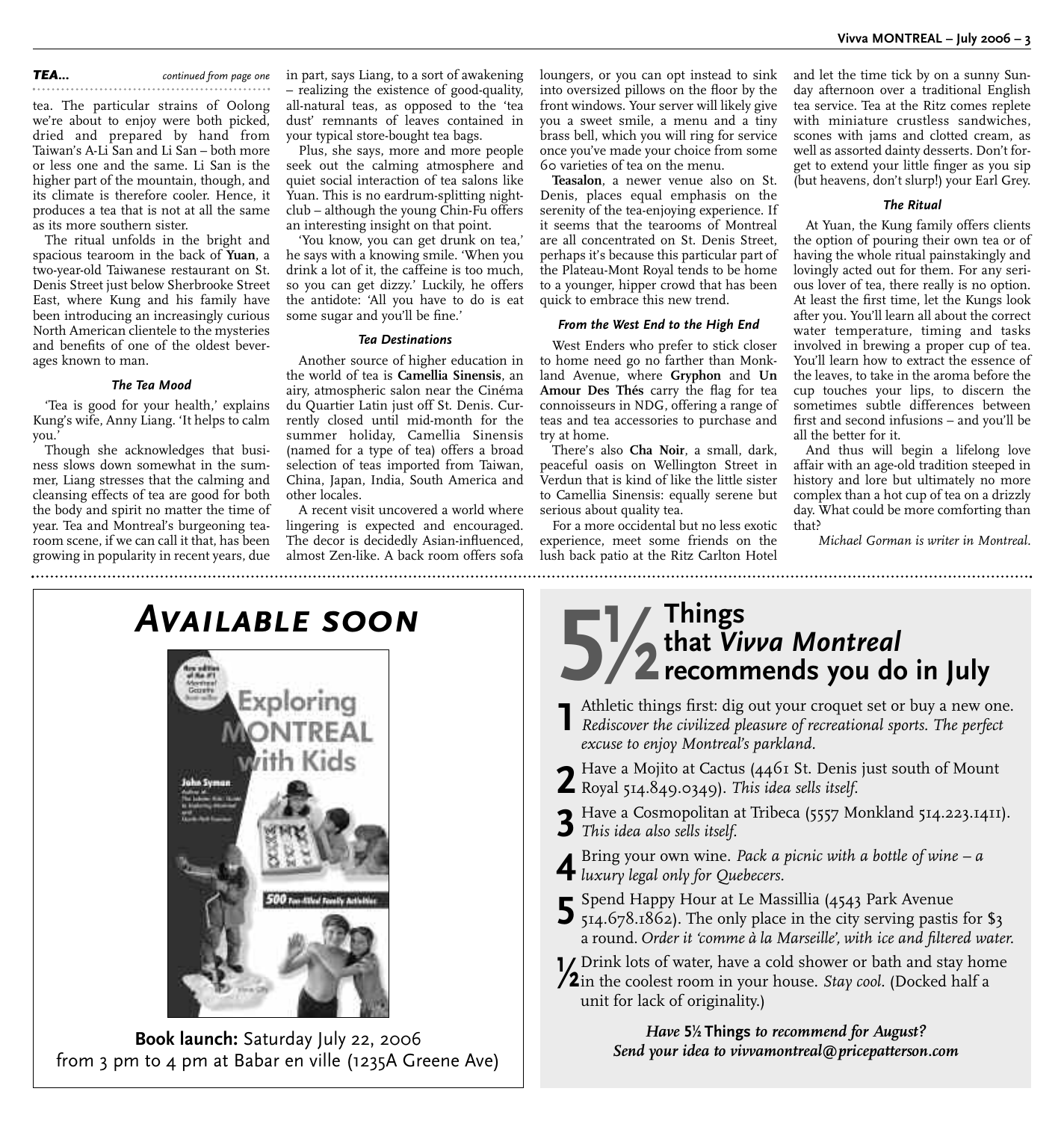## **Volunteers around the World Build Library**

#### by Colin Robertson

Hugh McGuire is building a library.

But these books aren't kept in a building of brick and mortar. You'll find neither paper and typography nor binding and artwork, and no librarians shushing, either. The library is better known as Librivox.org, the books are all in audio format, and they can be downloaded to your personal computer anytime, for free.

McGuire, a Montreal writer, can't take all of the credit for a project he started that now has 100 completed books and 200 books in production in ten different languages (including Japanese, Finnish, and Old English). 1,500 volunteers from around the world have helped him build it, one word at a time.

'The Open Source model of software development has volunteers from around the world contribute to the making of a computer program that is then given away for free,' says McGuire. 'It's the many-hands-make-light-work principle. I launched this project, hoping to get some other people interested.'

It seems to have caught on, garnering press from such outlets as the *Los Angeles Times*, BBC Radio, NPR, CBC Radio, *USA Today* and Wired.com. But more important to McGuire is that the volunteers are having fun adding to the collection.

'I think many people are attracted to the idealism of the project. Our goal is lofty, ridiculous and very clear: to make all books in the public domain available, for free, in audio format on the Internet.'

#### *The Public Domain*

Books in the public domain are out of copyright. As Librivox.org is hosted in the U.S., any book published in the United States before 1923 can be recorded and added to the library.

McGuire started the project in August 2005, and after an initial spike of interest, growth has continued at a more manageable rate. Around 100 new volunteers

join every month. But McGuire is quick to allay fears that this project might be only for the geek literati.

'Some (of our volunteers) have experience with voice work, or are very technically savvy. Most are just regular folks who have never recorded anything before. Recording is pretty easy and can be done with most computers these days.

'Structurally, we've tried to organize things around our volunteers: we try to make it easy, and you can do as much or as little as you like, when you like. We accept any reader, and we have a friendly forum where people new to the process can get some help. We celebrate all voices and accents.'

#### *Getting Started as a Performer ... or Listener*

The project's first book was Joseph Conrad's *Secret Agent*. McGuire's favourite book in the project is Jack London's *Call of the Wild*. 'It was very well done,' McGuire says. Librivox and its volunteers now produce at a rate of two or three completed books a week.

With set-up costs at a minimum (a \$30 microphone and some free software will do), volunteers choose which books they will record. They can claim a chapter of a book already underway, re-record a favourite book, or start on a new solo project. The contribution can be a haiku or *War and Peace*.

But if you believe yourself plagued by a wobbly stage voice, or wish to remain in the audience for whatever reason, a gadget as common as an iPod allows you to download one of Librivox.org's books and listen to a classic work as you drive around town, run on the treadmill, or tune out on the bus.

Whatever your reason, if you love books, visit the world's most interactive library, a Montreal-born initiative, Librivox.org.

*Colin Robertson is a Montreal writer.*



Zsuzsanna I. Kapás M.ED. COUNSELLING

> *Individual and Marital Therapy*

Argyle Institute 4115 Sherbrooke St.W. Westmount, QC H3Z 1K9

(514) 932-9733

Going to Toronto? Here's a book to help you find some great stops along the way, including outdoor activities (kayaking, scuba diving, sailing), food and wine tours, museums.

Great for families.



**Graphic design & typesetting:**  $\circ$  advertising  $\circ$  newsletters  $\circ$  books  $\circ$  newspapers

*Making your news fit to print*

Management of your printing project from design to delivery

310 Victoria Avenue Westmount QC H3Z 2M9

> (514) 488-7366 info@studiomelrose.ca





Travelling in Quebec? Have friends coming from out of province?

Buy this bestselling guide to navigate *la belle province.*



### **Fiddlehead Farm**

*Maple Syrup* 4 *Firewood*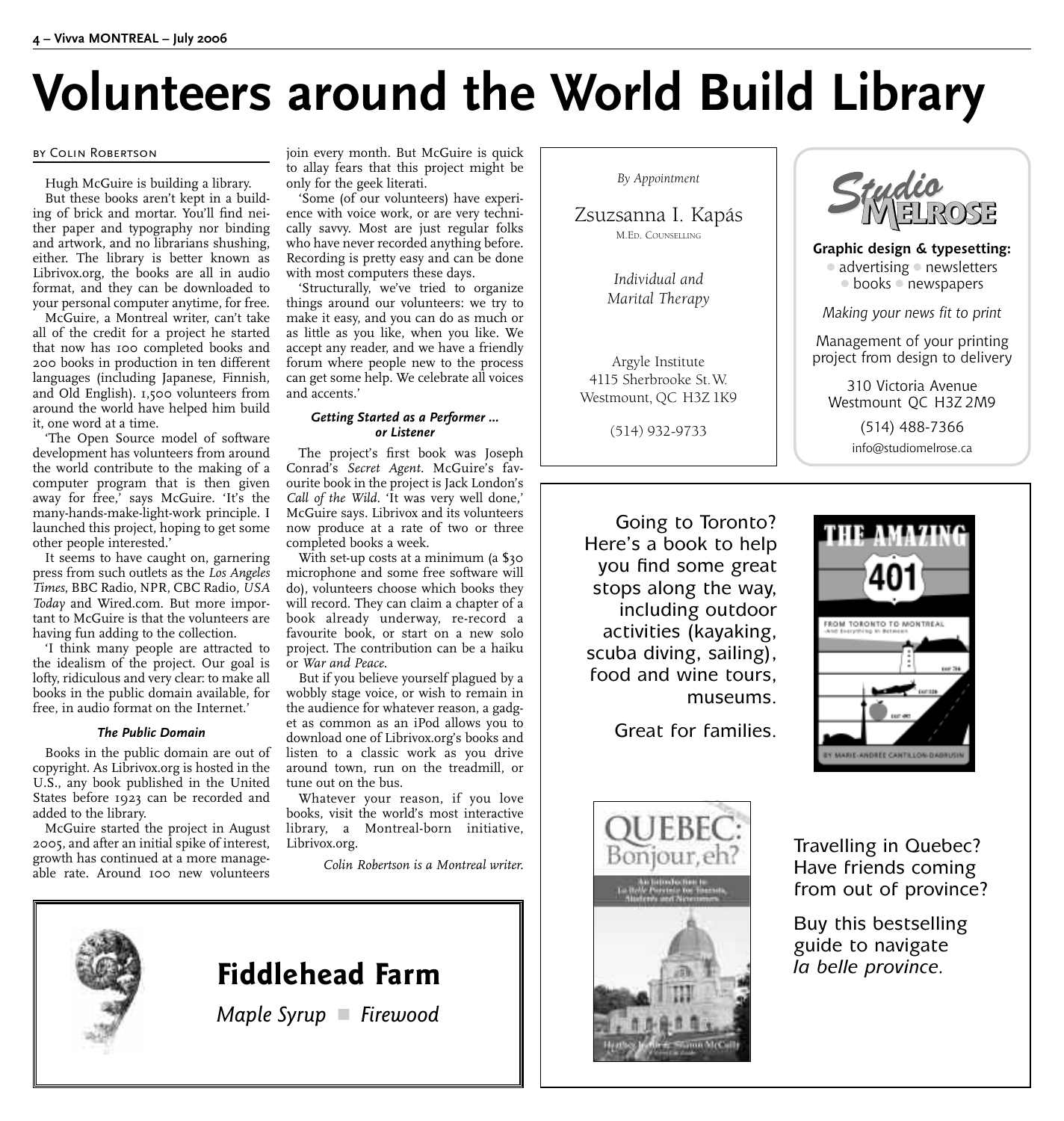## **Book Review**

## **My Friend James**

#### by Catherine McKenzie



This is the truth: *A Million Little Pieces* is the best book I have read in the last five years. I could not get enough of this book. In fact, when I got to the last page, I turned back to the first page and read it again.

#### *A Million Little Pieces*

I read *Pieces* after the whole Oprah's Book Club / *Smoking Gun* investigation / *Larry King Live* back to *Oprah* for a public flogging incident (and by the way, shame on you, Oprah!). So I knew that there were elements of this book that had been invented, that had been changed, that might not be true. And I did not care. True or not, this is a great book. I read that James Frey set out to write the best book of his generation (his generation being that of Dave Eggers' of *A Heartbreaking Work of Staggering Genius* fame) and I think he might have achieved it.

#### *Addiction and Healing*

For those of you who don't know, *Pieces* is about Frey's six-week stay in the early nineties at the Hazelden Treatment Center for drug and alcohol addiction. Frey arrives at the treatment center, at age 23, a physical and emotional mess. He leaves with an idea of how to become a whole person once again and how to leave his demons behind him. Along the way Frey makes some great friends, gets over

his old love, falls in love again, and repairs some of the central relationships in his life.

This is not an original story. What is original is the way the story is told. He does not glamourize himself, his addiction, his behaviour or the process he has to go through. His writing is as visceral as it can be. The purpose of his style is to bring you with him along the road he takes, to make you feel what he felt. And he succeeds. There is a scene in the movie *Payback* where Mel Gibson's character smokes a cigarette so hard that you can feel your own lungs hurt. Frey



achieves the same feeling with his words, with his phrasing, with the rhythm he uses to tell his story.

#### *Twelve Steps (or Not)*

What is also original is Frey's story of hope for those for whom the standard twelve-step programs, and their requirement of belief in a higher power, have not worked. Frey refuses to accept that there is only one way to get and stay sober. He refuses to be afraid of drugs and alcohol for the rest of his life. Instead he chooses to get better on his own terms.

If you want to know what is true and what is not, check out *The Smoking Gun*



website or search for 'million little lies' on Google. If you want to read a great book, read this one. It touched my heart.

#### *My Friend Leonard*

*My Friend Leonard* is Frey's follow-up to *Pieces*. Because nothing can be as intense as the experiences in *Pieces*, this book is not quite as good, but I still highly recommend it. Frey himself seems to recognize that the events following his leaving rehab are not as compelling as that earlier part of his life. In recognition, he has modified his style. The words are more loosely packed here, but they still deliver the emotions that he feels through the pages.

#### *Sobriety and Friendship*

The two central themes in this book are Frey's learning to cope with real life as a sober man, and his continuing friendship with Leonard, an older man who befriended him at the treatment centre. The stories weave around one another as Leonard helps Frey reconnect with the simple things in life. An apartment of his own. A job. Eating. Hanging out with his friends. Going on a date. The things we take for granted; the things Frey almost lost.

When Frey first tries more complicated emotions – falling in love, trying to decide

**Alpenhaus** *A touch of Switzerland in Montreal – not to be missed.*

**Alpenhaus** is located between downtown Montreal and Westmount in Shaughnessy Village. The restaurant recently celebrated its 38th anniversary. Alpenhaus is a romantic restaurant that offers authentic fondues, as well as other excellent European dishes.

> **1279 St. Mark** just west of downtown **514 935-2285**



on a career – things get messier. Feeling too much was what led Frey to the treatment centre in the first place. He is afraid of feeling too much. Between the pages, he learns to overcome his fears.

#### *Death and Persistence*

This book is bookended by deaths. When the first death happens, we hold our breath waiting for Frey to fall. When the second happens, we know Frey is going to be OK. Between these two deaths is the beginning of a man's life. A life that he chose.

After spending so much time in James Frey's life, I feel as if I know the man. And I would be happy to.

Thank you for your words, James. *Catherine McKenzie is a lawyer in Montreal.*



Vivva Montreal *is a publication designed to help its readers find things to do in Montreal and the surrounding area.*

• Distributed to 22,000 houses, apartments and businesses in Westmount and eastern NDG.

• Quality content that people will read and refer to.

1Authors who are experts in their fields and who are well known in the community.

*Please call for an advertising rate card.*

Sherbrooke-Valois Inc. 310 Victoria #110 Westmount, QC H3Z 2M9

*Editor:* David Price (514) 935-4537

*Advertising sales:* Mike Hogan (514) 223-6138 Fax: (514) 935-9241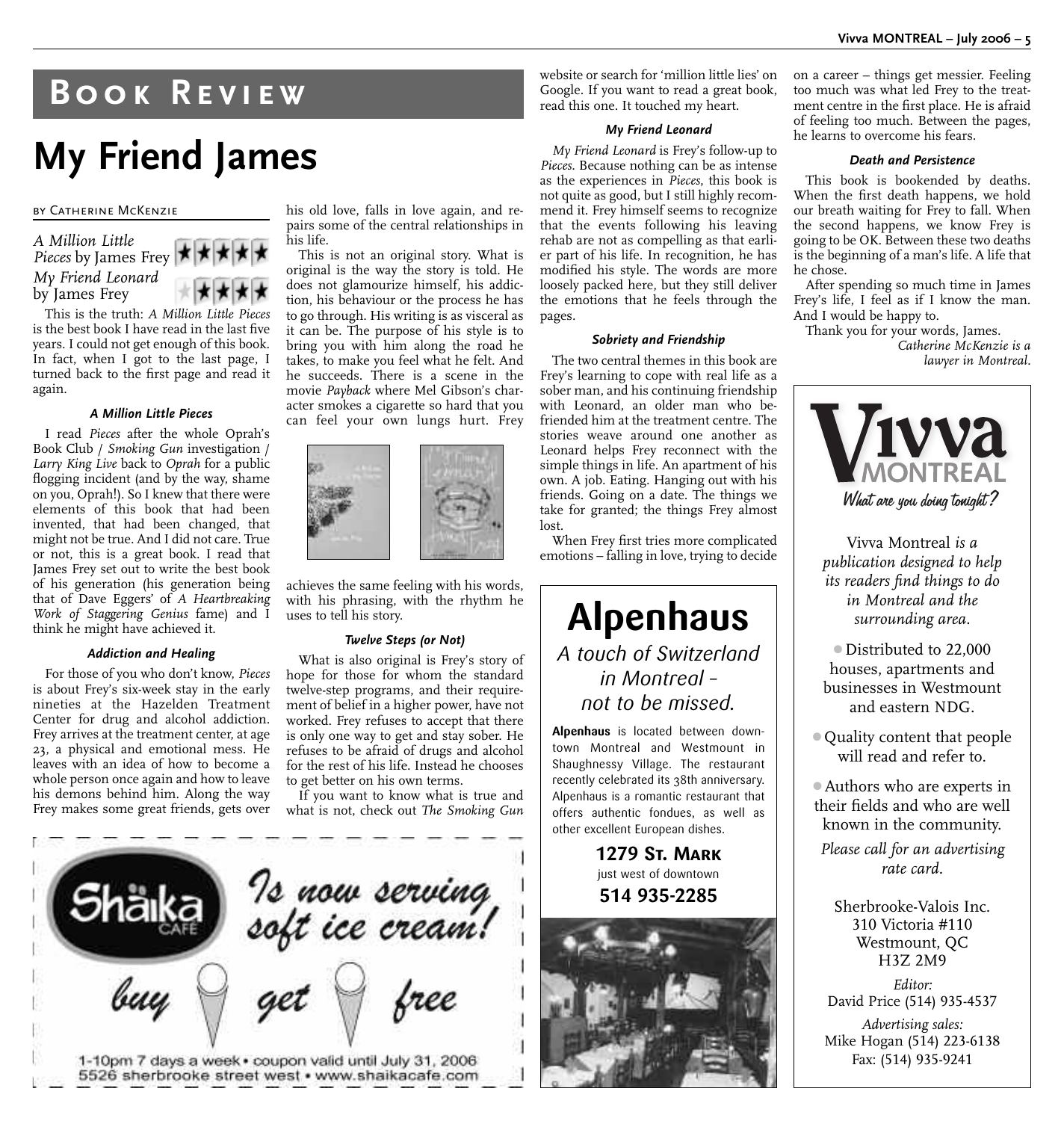*PHILLY STAKES... continued from page one*

in some remote mountain lodge, feeding each other fondue. It also can be sucking back beer and hot dogs at a hockey game. Romantic dinners are never determined by a candlelit setting, but rather by the company you break bread with. Food always tastes better with someone you love.

The following spots are gentle suggestions for great spots for a romantic evening out. But please remember that regardless of the setting, the food or the atmosphere, romance is your responsibility.

#### **Il Cortile <b>vvvv**

#### 514.843.8230

#### 1442 Sherbrooke Street West

Italian for 'the courtyard', Il Cortile is a standby favourite of mine. My wife and I get giddy when we head for this romantic little spot, tucked neatly behind a row of buildings on Sherbrooke near the Museum of Fine Arts. We know the food will be great, the small tables intimate enough to share a secret or have a conversation without interruption. It's tranquil, romantic and relaxing. The surprise of this restaurant, a little discreet oasis in downtown Montreal, contributes greatly to the wow factor. It's a great place for a first date.

#### *A Surprise … Even for Long-Time Montrealers*

I love recommending this restaurant because the reaction is always the same: people either can't believe that a restaurant exists in such a spot or that they had never heard of it. Either way, the moment you walk into the courtyard, you are greeted by a beautiful space: white tablecloths and elegantly set tables surrounded by an abundance of beautiful flowers pots, each loaded with brilliant white, purple, pink and red flowers of all kinds. It's a romantic, charming and easy spot to have a wonderful meal. The food echoes the beauty of Il Cortile's setting: straightforward, simple and perfectly executed dishes. The food is as simple as it can get: rustic Italian. The menu has never changed and I like that most about Il Cortile. In an industry where everyone is trying to be on the cutting edge, continually re-inventing themselves, Il Cortile remains a standout. It knows what it does best and has the integrity to stick to it. Every time I have been, the place has been packed. The simplicity of the menu and the beauty of the setting inspire that kind of consistent loyalty from its patrons.



### **Prudence and patience are our keys to successful wealth management.**

#### **We succeed when you do.**

**To learn more about our personalized investment management approach**

#### **Visit our web site: www.3macs.com**

#### **John H. Bridgman** Director & Portfolio Manager jbridgman@3macs.com

### **Robert A. McKenzie, C.A., CFA**

Director & Portfolio Manager bmckenzie@3macs.com

MacDougall, MacDougall & MacTier Inc. (514) 394-3000

Member of Bourse de Montréal & Toronto Stock Exchange, Investment Dealers Association of Canada & CIPF.





*Il Cortile*

#### *Tomato Sauce and Pasta*

The food is great: simple flavours and top-notch ingredients. The best way to judge an Italian restaurant is by sampling the standard dishes. If these are done properly, you always know you are in great hands. The dishes that best reflect talent in the kitchen are always the simplest, e.g. linguine with tomato sauce. Tomato sauce is ground zero of Italian cooking. Without tomato sauce, Italian food would not exist. Everything springs from it and every region in Italy has its own version, all proclaimed to be the original Italian tomato sauce. Whatever the case, Il Cortile's tomato sauce is superb. Another great indicator of superb Italian food is pasta, or, more specifically, how well that pasta is cooked. If it is a clumpy mess of mush, you're in trouble. On the

#### **♥ ♥** Culinary ecstasy (possibly life-changing)

- A great meal
- **Moments of brilliance marred by missteps**
- You could've done better at home
	- The dumpster behind the restaurant **would've provided a better meal**

*The indispensable guide for parents in Montreal.*

*Soon available in French!*

other hand, if it is partly chewy and partly crunchy, you'll be equally disappointed. You will never have that problem at Il Cortile. The kitchen has serious pasta experience and they will always serve their pasta perfectly *al dente*.

#### *Dishes*

The menu is table d'hôte with a selection of appetizers and mains. I have tried almost everything and have never been disappointed. My favourites are the linguine with tomato sauce (a perfect example of Italian simplicity), gnocchi al gorgonzola – perfectly made pillows of potato bathed in an unctuous soup of gorgonzola cheese and shredded radicchio. Other surefire winners are the pappardelle con porcini. Wide ribbons of pasta served with porcini (the Italian version of cêpes mushrooms). The porcini are cooked simply, accompanied by garlic, a little white wine and veal stock. Starters are all good. I usually opt for prosciutto and parmesan, thinly sliced, simply served and absolutely delicious. My wife and I generally swap dishes and share it all as everything is so damn good.

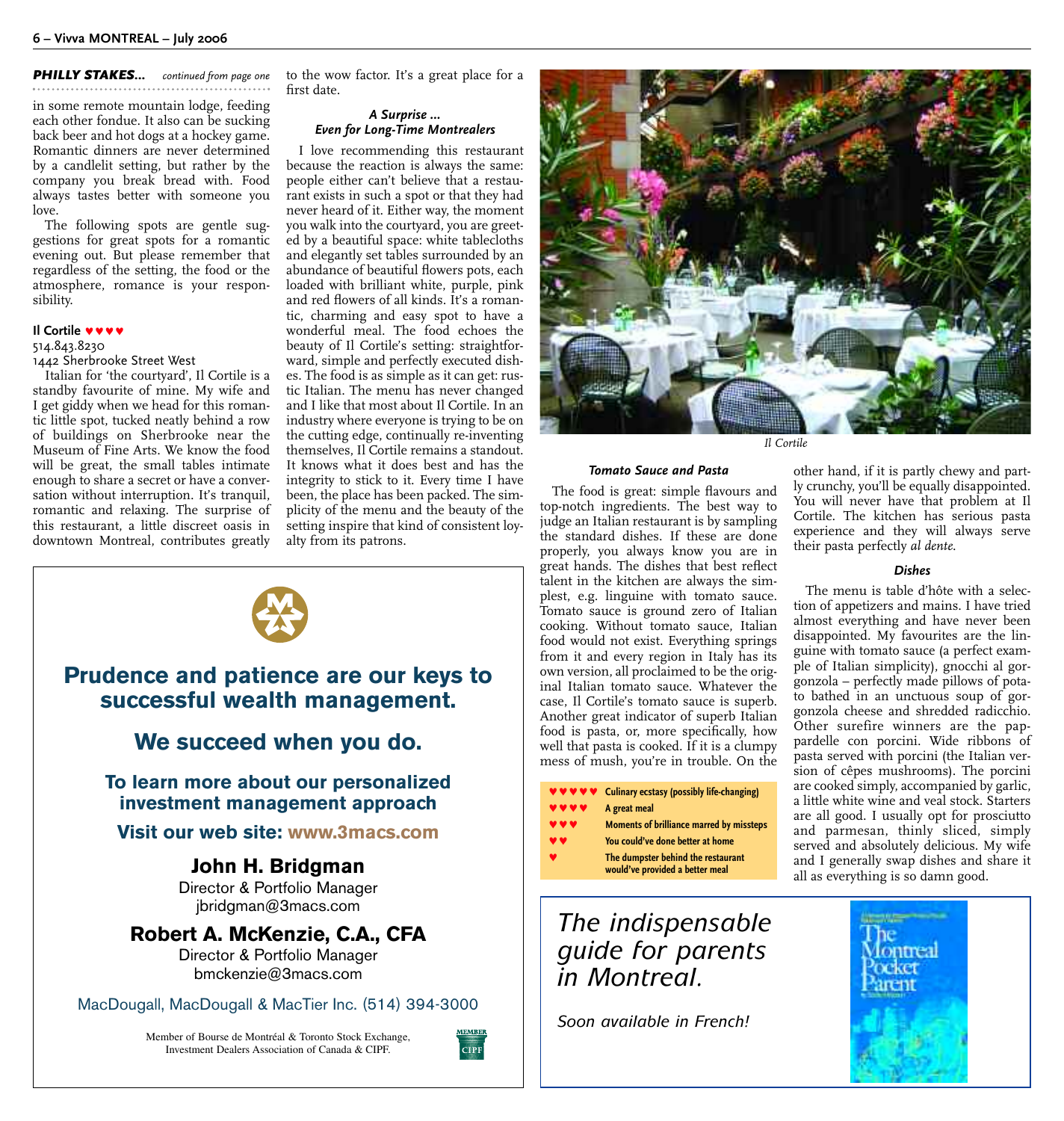

*Dessert, Wine and Atmosphere*

Tiramisu is the only dessert to have because it is so well made and delicious. Sometimes, I think it's the beauty and coziness of the setting that contributes to the taste of the food, but then I realize that the food would be incredible if it were served in an alley beside a dumpster, while getting your teeth drilled. Good food is good food regardless of setting. However, serving it in a great atmosphere always makes it better. Service is excellent. The waiters are amazing and should be the standard for all restaurants. The wine list is very good, has a great variety and suits every imaginable price range. Look for the private imports from Italy and take a risk on a bold Tuscan wine. The price for a meal at Il Cortile is absolutely reasonable and worth every penny. Il Cortile is, and will continue to be, a great place for a romantic dinner, a night out with friends or a great place to surprise locals who 'know all the great spots in town.' Reservations are recommended.

#### Ginger **WWW** 514.844.2121 – 16 Pine Avenue East

Tucked right off the Main on Pine

Avenue is Ginger, a great little sushi restaurant that has been quietly packed since it opened. Ginger was the spot where I first spoke to my future wife. I was sitting in a booth, drinking a Tsing Tao beer, and this beautiful woman was introduced to me. We struck up a conversation and the rest, as they say, is history. Ginger will always be 'our place' and every year we make it out on our anniversary to rehash how we met and how we're doing. I love it at Ginger and urge you to try it out with someone you love. The place is serene. It looks like a waiting room in heaven. The cream-colored walls blend in with the comfy banquettes. A big plus is the fact that they only have booths in this restaurant; it sparks immediate intimacy and lends the feeling that each table is its own sort of bubble world. A long sleek bar in the tiny resto allows for a nice place to have a drink before taking your table.

#### *The Menu*

No great surprises on the menu. It's a solid mix of Asian cuisine with a standard, but great, sushi menu. Everything is well prepared and the ingredients are always fresh. Starters are all good; standards like miso soup, vegetable and shrimp tempura, spring rolls and dumplings are all great. Ordering off the chef's specials is also recommended.

For appetizers, most specifically, try the beef tataki. Its lightly seared slices of beef are dressed in a spicy ginger-soy sauce and served atop shredded daikon and carrot, with sliced celery and Thai basil. Delicious. Another surefire winner is the lobster salad. Chunks of lobster are paired up with papaya in a creamy dressing.

#### *Main Dishes and Drinks*

The sushi, sashimi and maki rolls are all pretty much standard quality and variety. The tiger eye is a great choice to mix it up. Asparagus is wrapped in salmon then seaweed and flash-fried and served

A brand new look at Montreal's bar scene, with something for everyone: dance, gay/lesbian, singles, neighbourhood bars, dives.

*Great for finding places to go – or for casual, curiosity-driven reading.*



#### *Service*

The service at Ginger is perfectly suited for the environment. It's casual, nonintrusive and genuinely friendly without being cloying. The fact that the bulk of the waiters are also the owners makes a large difference. Ginger is a standard for a reason; it's a great mix of atmosphere, service and food, making it the perfect place to have a nice romantic meal.









### *A #2 Montreal Gazette bestseller*

An opinionated look at the Montreal dining scene, along with descriptions of hundreds of restaurants.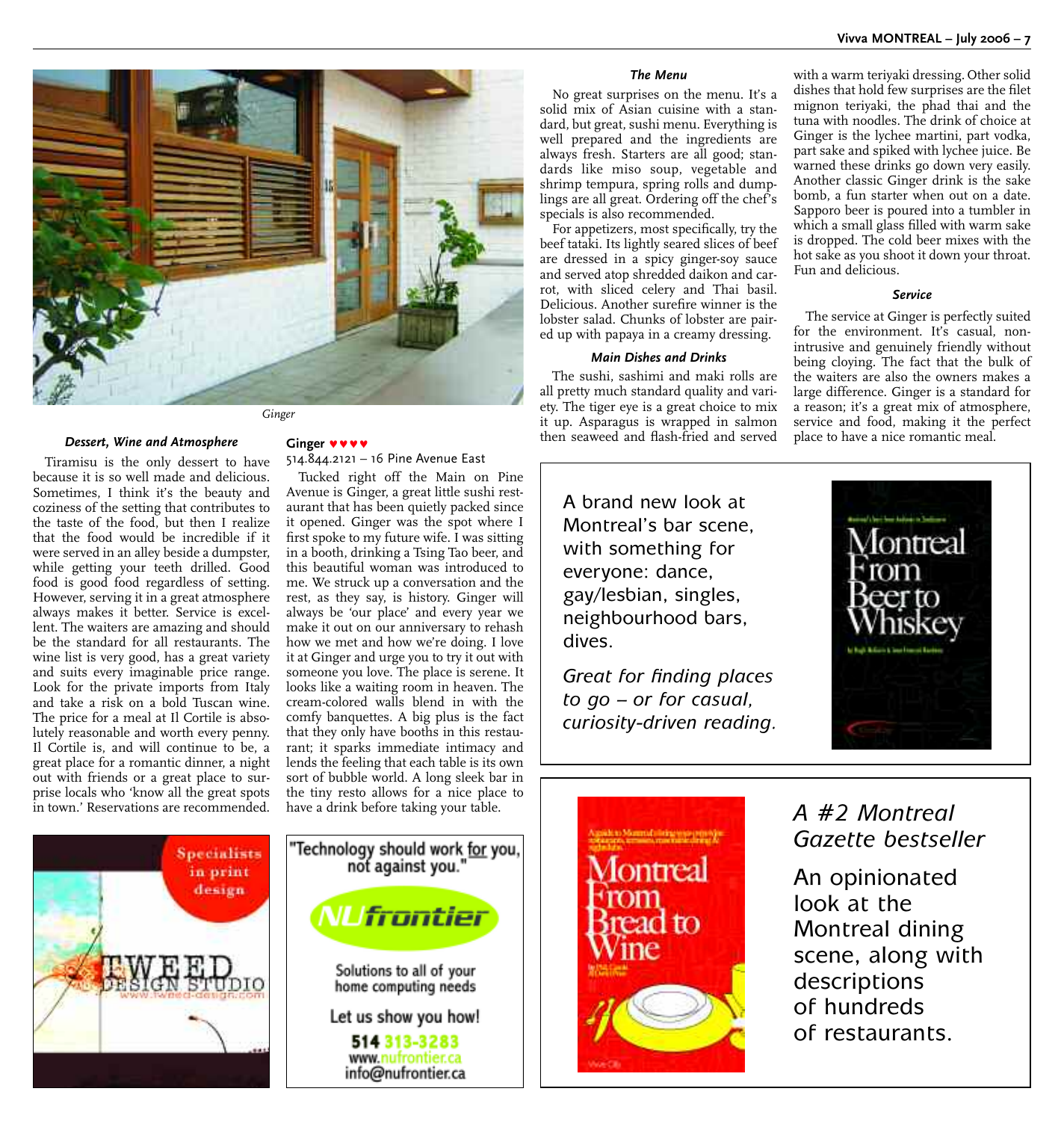#### *MATERNALLY... continued from page one*

It is a space devoted to children of all ages. Kids can enjoy a wide range of lively, educational and amusing workshops and activities, such as acrobatic performances, puppet shows, arts and crafts, as well as wading in a huge basin of water to cool off! All of these activities are completely free of charge and open to all.

#### *Cooking Camp*

If you are looking for a fun, different activity for your little one this summer, how about cooking camp? The Académie Culinaire offers week-long sessions until September to children ages 8-12 and teens ages 13-17. The younger age group learns practical cuisine from a highly qualified chef. Kids learn to bake, make desserts and how to prepare international cuisine (Asian cuisine like egg rolls and even sushi!). They will also be taught how to set a table properly and good table manners.

The older kids will learn basic cooking techniques and cooking methods and spend time with a nutritionist discussing the importance of proper nutrition. And the best part is that everyone gets to bring



#### *Available Now!*

Yummy in my Tummy – creating a lifetime of good eating habits from your baby's first bite. A complete DVD on introducing solid foods from 6-12 months plus a handy reference guide. From the Montreal-based makers of the award-winning newborn care DVD Bringing Baby Home.

**Both available at www.liandrea.com**

their delicious masterpieces home! The Académie Culinaire is located at 360 Champ de Mars. For more information call 514.393.8111 or visit their website: www.academieculinaire.com.

#### *Berry Picking*

Another great activity for the whole family is raspberry and blueberry picking at Quinn Farm. Admission to the berry field is only \$1 per person and there is a \$5 minimum charge for berries. Be aware that it can get quite hot in the field, so do make sure that your children are wearing hats and are properly hydrated.

The farm has a new agriculture interpretation centre where children can feed and pet rabbits, horses, pigs, ducks, chickens and sheep. There is also a straw castle for kids to play in. There is no charge for these activities.

Quinn Farm is open seven days a week from 8 am to 4 pm. It's a good idea to call ahead if weather conditions are questionable. Quinn Farm is located at 2495 Perrot Boulevard in Notre Dame de l'Ile Perrot, 514.453.1510, www.quinnfarm. qc.ca.

#### *Pink at Pinki*

Have you noticed the new store for girls that has opened on the corner of Sher-



It's not easy being a parent. There's always something new to learn with every age and stage. Bringing Baby Home is the ultimate baby care video. It won a prestigious Parents' Choice Approved Seal in 2005. The perfect baby shower gift helps expectant parents navigate more than 100 topics on baby care. Reality DVD for parents-to-be!

brooke and Grosvenor? It's called Mademoiselle Pinki and it's a dream come true for all the girly-girls around town. My daughter Amel and I ventured into the store a couple of weeks ago and it was almost impossible to leave! The place is jam-packed with all things pink and frilly: fairy wands, stickers, purses, costumes, art supplies, dolls and much more.

But the *pièce de résistance* is the party room at the back of the store. It hosts a sundae bar (for party-goers to create and decorate their own ice cream sundaes), a dining room, a karaoke stage and a builtin fushia banquette. Mademoiselle Pinki will organize your child's party from beginning to end, including invitations, costumes, make-up, balloons, a birthday cake or a sundae bar, drinks, games, karaoke, and an animator (one animator per 5 children). I am actually thinking of throwing my own birthday party there! Of course I would need a little liquid encouragement before singing karaoke!

Mademoiselle Pinki is located at 4779 Sherbrooke Street West, 514.931.7465, www.mademoisellepinki.com.

#### *Finding (and Learning about) Baby Equipment*

If you are expecting a baby and are anything like me when I was pregnant, you probably don't know whether you are coming or going when it comes to purchasing baby equipment. Carseats, strollers, highchairs, cribs ... which is the best and how do you find out?

Rose ou Bleu is a wonderful store that stocks all the baby stuff that you could possibly think of. But many stores do that, right? The reason I am mentioning Rose ou Bleu is because they also offer a free information session to parents every second Friday from  $6$  to  $8$  pm in the store. The person giving the session discusses consumer reports, safety-related issues and safety standards, as well as what to look for when selecting baby equipment. Questions are welcome and there is no obligation to buy. Reservations are necessary. Nicole Rougier, who is the owner of the store, believes that 'a wellinformed client is a happy client.' Rose ou Bleu, 3520 St. Joseph Boulevard East, 514.949.3666.

Two other places to look for baby equipment, especially if you are on a budget, are Kijiji.com and Montreal Mommy Swap. Kijiji is a new website where people can post items for sale with no membership fee. The site is not exclusively devoted to baby and child equipment, but does often have kids' items, and it's easier than picking through the local garage sales!

Montreal Mommy Swap is basically what the name says. Parents can either exchange child-related items or buy things at a fraction of the regular price. Definitely worth checking out. Montreal Mommy Swap, 514.685.6318, go to http://ca.groups.yahoo.com/ and search for 'Montreal Mommy Swap'.

#### *Fashion*

Here's a little tidbit for mini-hipster fashionistas: Holt Renfrew has opened a children's clothing department for ages 0-6. It is on the third floor of the store and they carry all the exclusive lines such as Burberry, Dolce & Gabbana, Miss Sixty, Diesel and Ralph Lauren, to name a few. If you are looking for a special baby gift, Holts also carries Tiffany baby spoons, rattles, picture frames and jewelry and baby items by Links of London. And I was pleasantly surprised to discover that there are new baby change tables now located on the second floor!

#### *Travel with Kids*

Last but not least, here is a valuable piece of information for parents planning a trip this summer. If you plan to travel with your child alone (unaccompanied by the other parent), it is essential to have a letter authorizing you to do so, especially if you plan to leave the country. The letter must be witnessed, preferably by 'an official who has the authority to administer an oath or solemn declaration (i.e. a commissioner of oaths, lawyer, etc.)'. The letter must be specific to each trip and include the contact details and signature of the absent parent. For more information and a sample letter, go to http:// www.voyage.gc.ca/main/before/faq/children\_travel-en.asp or call 1.800.387.3124. There have been many cases of children being kidnapped by parents and you may be asked for proof that you have consent of the other parent to travel with your child. If your child will be travelling with someone other than you or the child's legal guardian, the same applies. I have often been asked for documentation at US customs as well as when re-entering Canada when travelling alone with my daughter.

Enjoy the month of July with your children in Montreal!

**Note:** Last month I wrote about Enfants du Quartier Café Familial. Unfortunately, the restaurant upstairs has had a flood and there has been damage to the café. The owners plan to re-open in August.

> *Annika Melanson is the author of* The Montreal Pocket Parent. *She was born and brought up in Montreal. In a past life, she spent most of her time travelling and working as a flight attendant. She now enjoys exploring parent- and child-friendly Montreal with her three-and-a-half year old daughter, Amel.*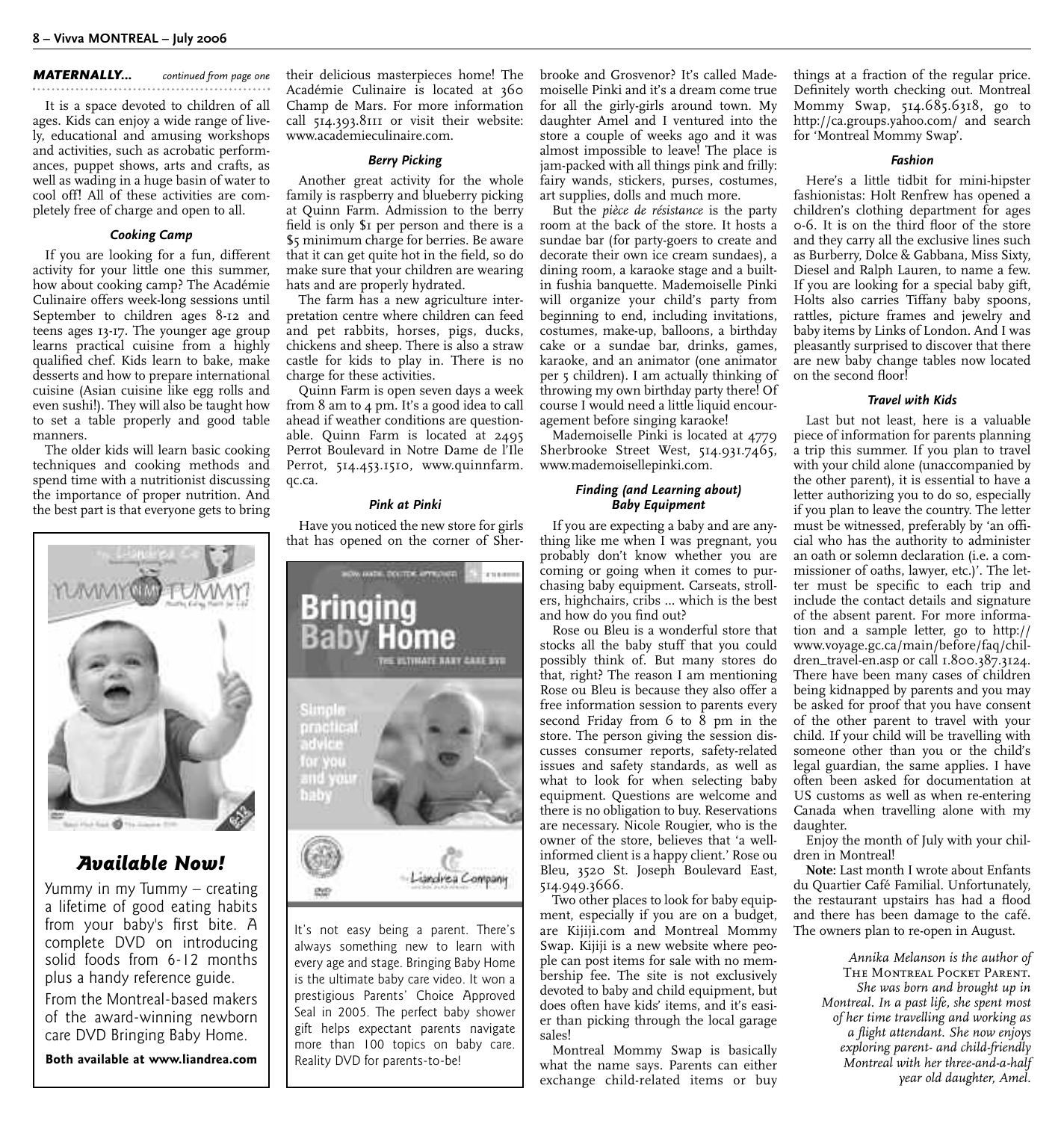## **Wine Rosé Revealed**

#### by Carola Price

There is nothing more thirst-quenching than an ice-cold Pilsner on a balmy summer day in Montreal. A phenomenon known as the *terrasse* provides this muchneeded refreshment. The terrrasse is ideal for apartment dwellers (and now smokers) to enjoy from the final thaw to the changing of the colours. Terrasses in this city are mostly filled with scantily clad men and women looking cool while sipping refreshing beverages, dancing and chatting all night long.

The fact is that Montrealers would rather be out on a patio than in the office, turning a quick drink at the local watering hole into a memorable night. Knowing full well that winter will be upon us in a flash, we squeeze as much patio time out of spring, summer and fall as we can. As well we should: the weather is amazing from May to October and our food culture is conducive to enjoying the company of others during a meal.

So besides beer, margaritas and gin and tonic, what wines do we drink in the heat of the summer? No matter the excuse, Shiraz may not be the most enjoyable choice, but sparkling Shiraz sure does the trick from brunch to cocktail hour. Cabernet Sauvignon can numb the tongue and be too heavy for a scorching evening, but add mineral water and freshly cut citrus fruit and it becomes an enjoyable terrasse sipper. The warmer weather is the perfect time to enjoy different Beaujolais Villages and zippy whites like Vinho Verdhe from Portugal or Pacific Coast Riesling from the U.S. or Canada.

#### *Rosé, Sex and Montreal*

When the heat of summer finally arrives I find my meals and my refrigerator calling out for rosé. This type of wine has enjoyed a small revival in North America and should because it is versatile and a really delicious, easy-drinking thirstquencher. Europeans of both sexes have long enjoyed rosé as a lunch accompaniment and as an aperitif with canapés to prepare their palates for dinner. Much like eating quiche or having pedicures, rosé is not enjoyed as much by men as by women here in Canada.

Montreal is ever the exception, however, and rosé is being purchased by both men and women for their drinking pleasure. Okay, gents, I know that the drink is

pink, but it can range from being light and sweet to quite bold and very dry, and there are a myriad of options on our SAQ shelves throughout the year. Think big pink drink with smokey barbeque and the stigma of girlie drink may just vanish. As for the male wine personality, you ladies may want to look out for men buying rosé at the wine shop. A rosé man embraces new ideas, doesn't follow convention and likes pairing wine with ambiance. One may not find true love at the SAQ, but I've been known to start up a conversation with more than a few men while deciding on wine for dinner.

#### *How it is Made*

Rosé is made by harvesting red grapes and letting them sit on their skins for up to three days. They begin to ferment and as the skins pop they release the colour. The juice is then extracted from the skin and sent to the tanks or barrels for ageing. The bottle is then delivered to the consumer; young, fresh and ready to drink. So far, there are no rosés that are meant to be aged, which means: buy and drink at your leisure.

#### *Finding the Right Rosé*

Every country that makes red wine also makes rosé, which means a great deal of choice for the consumer. The simple rule of thumb is to go with what you know, relatively speaking. If you really like a plummy Merlot from Chile or a peppery Shiraz from Australia, chances are their rosé offering will lend much of the same flavour packet to your memory. I cannot stress enough, however, that experimentation is the key to a longer life and one should try all kinds of wine. If the rosé made from Shiraz pleases the palate, then try a similar grape or look for the same alcohol level on the bottle from another country. You might like a new wine even more to pair with the smoky flavour of your Asian-rub baby-back ribs or your Arabic-spice-marinated chicken legs.

#### *Other Seasons*

Rosé is not meant to be relegated to summer drinking. As we tend to shake snow off the barbeque in the middle of February, I suggest that you take pleasure in drinking rosé with that same meal. Of course, we must think of the balmy summer nights while drinking it, but don't



just let it gather dust on the SAQ shelf. The rule is to buy for all seasons and when there is a sale on your favourite rosé or a similar one from another country, scoop it up and have it in the cellar for drinking up to two years from vintage date. Now go and find your favourite flower-laden terrasse, park yourself in a comfortable spot, order your preferred summer beverage and enjoy what Montreal is all about. Cheers to summer and all its offerings…

#### *Wine Choices for a balmy evening:*

#### **18/20 Marques de Caçeres, Rioja, Spain SAQ#10263242 \$13.75**

This busty rosé is rounded and full of red berry and tobacco on the nose, is medium bodied in the mouth and matches well with grilled pork chops, Manchengo or other hard cheese with a certain earthiness. This is a wine for all seasons.

#### **17.5/20 Vin Gris de Cigare, Bonny Doon, California, USA SAQ#10262979 \$17.10** A blend of Syrah,

Grenache and Mouvedre, this wine is

bone dry and has red written all over it. Smelling a bit of the lavender fields and olive groves of Provence, it tastes of rose petal and strawberry in the mouth and has a well balanced finish. A great match to grilled fish, ratatouille and seafood platters.

#### **16/20 Jacob's Creek, South Australia, SAQ#10384221 \$15.00**



Brigatt

This Shiraz has lots of peppery and strawberry components in the nose and mouth. It is well balanced with fruit and acidity hitting the palate through to the long finish. Look for some coffee grounds, eucalyptus and plum character while enjoying this with a fat T-Bone

and some heavier cheeses like Victor & Berthold or an Epoisses.

For those who travel, these are selections worth seeking out.

#### **16/20 Bright Pink, Bright Brothers, Portugal LCBO#622159 \$11.95**

This wine is in an aluminum bottle and the screw cap opens anywhere a picnic happens!

It is dry and refreshing with a nose of cherry and plum with a medium body and aftertaste. It matches well with pasta in garlic and herbs and with roasted chicken and grilled fennel.

*Carola Price is a sommelier, chef and co*author of the bestselling MONTREAL FROM Bread to Wine. *She is a member of the Canadian Association of Professional Sommeliers and The International Sommelier Guild. She can be reached at carola@ivvmontreal.com.*

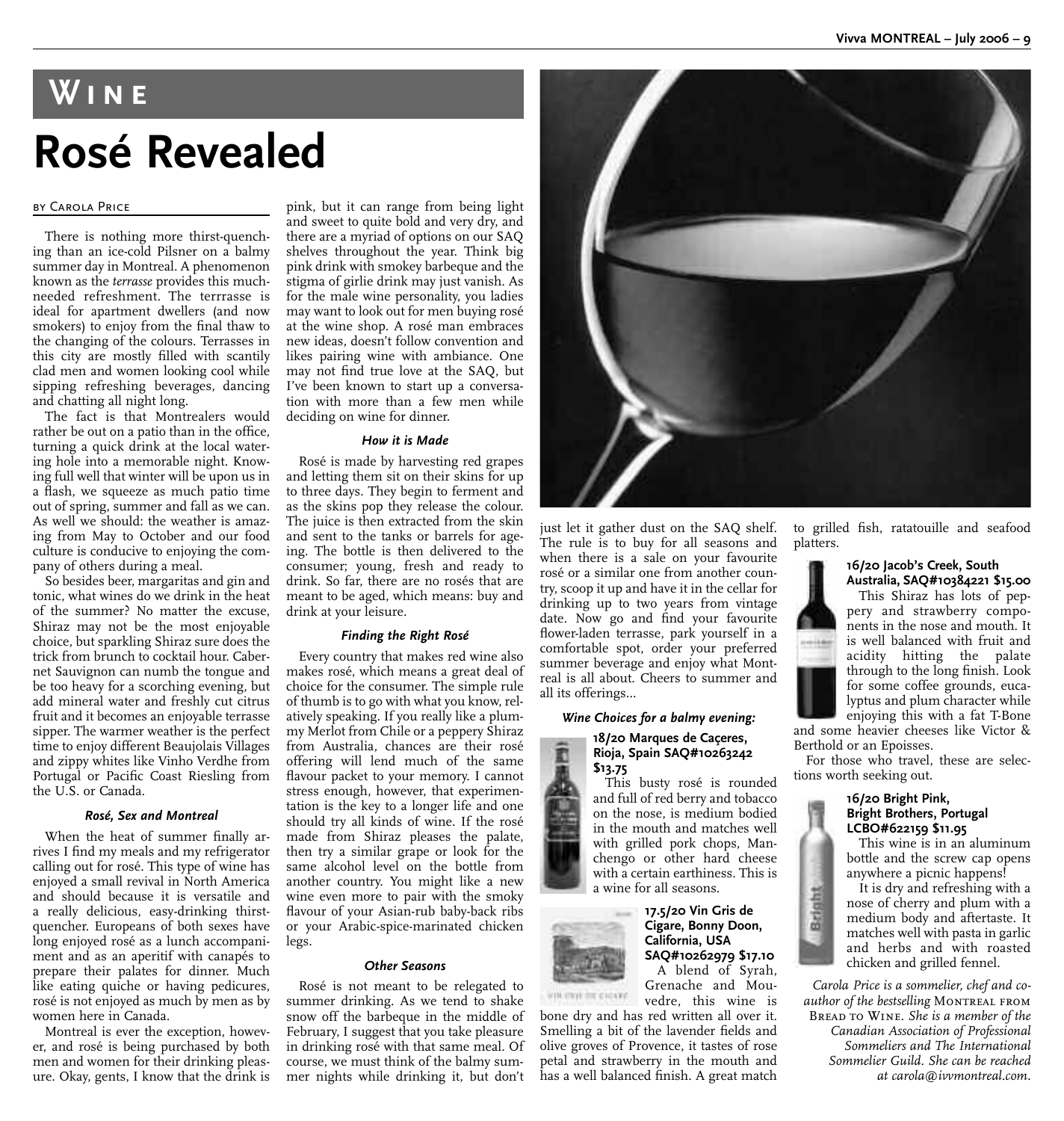## **Movie Review**

## **Vaughniston, Coniston, Lilo and Me**

| The Break-Up                      |  |
|-----------------------------------|--|
| <b>Rumor Has It</b>               |  |
| <b>Prairie Home<br/>Companion</b> |  |

#### by Catherine McKenzie

I know I will never be a big celebrity. I know this because my name does not easily translate into one of those combination couple monikers that have become ubiquitous among the *uber*-famous. I don't know who the gossip-column genius was who invented this new way of identifying these couples (though I believe 'Bennifer' was the first couple to achieve that status and hence the effort to come up with the name), but I take my hat off to her.

My assignment this month was to see not one, but three movies. Because I saw *The Break-Up* and *Rumor Has It* (both staring Jennifer Aniston, better known as the 'Iston' in super-couple Vaughniston), my original idea was to watch a third Iston movie, *Friends With Money* (original article title: 'And Aniston Makes Three'). However, that movie seems to have left the building and is not yet available on pay-per-view or DVD. So, I saw *Prairie Home Companion* instead.

#### *The Break-Up*

*The Break-Up* stars Vince Vaughn (the 'Vaughn' of the aforementioned supercouple) and Iston as a couple who, you guessed it, break up. The movie begins with their beginning. They meet at a baseball game. Vaughn (Gary) is with his best friend Johnny (well played by real-life best friend Jon Favreau, you know him best from the excellent *Swingers*). Iston (Brooke) is on a bad first date. Gary sees Brooke. Gary wants Brooke. Gary does something funny to get Brooke's attention. Though she seems annoyed, it apparently works, and we watch Gary and Brooke fall in love through a series of still shots (watch for the one with them in cow costumes!).

Now it is two years later. Gary and Brooke have a dinner party. Gary and

Brooke have a fight at the dinner party. Gary and Brooke break up. But Gary and Brooke have a very nice apartment in Chicago that neither wants to give up, so they engage in a turf war to force the other out. And because they are nice people, with nice clothes, their turf war is rather tame. Gary buys a pool table, Brooke walks around naked (this is supposed to get him to leave?). *War of the Roses* this is not.

#### *Funny, Pretty but …*

Vaughn is very funny (as usual) and Iston is very pretty, very thin and very well dressed. Their apartment *is* very nice. I laughed frequently in this movie, and judging by the level of laughter of some of my seatmates, this was the funniest movie they had ever seen. There are good cameos from Joey Lauren Adams (*Chasing Amy*) and Vincent D'Onofrio (*Law & Order: Criminal Intent*).

My problem with the movie is that while we see, and believe, Brooke and Gary falling in love, we don't really see them falling out of love. The fight they have doesn't seem big enough to break this couple up. Maybe some day someone will write a great movie about a couple on the edge of falling apart and how they do or do not make it back to one another, but this isn't it. But it is very watchable, has a few very funny moments and Vaughniston is pretty to look at.

#### *Rumor Has It*

*Rumor Has It* has a great premise and a great first fifteen minutes. Iston (Sarah) is returning home for her younger sister's wedding. She is bringing her boyfriend





Jeff (very well played by Mark Ruffalo) with her. She is an unsuccessful journalist living in New York, which obviously makes her dark and unhappy and lost. She hales from Pasadena, California, where the sun always shines, and everyone is blond and plays tennis and is perky. Sarah has brown hair and hates tennis and is melancholy, so she has always felt like an alien in her family.

Then her grandmother, Katharine (an appropriately blowsy and sodden Shirley MacLaine) has a few too many at the rehearsal dinner and spills a family secret. Apparently Sarah's mother ran away for a week before she got married and had an affair. Something about the story rings a bell. Sarah does a little digging and learns that this same man also had an affair with Katharine. More bells ring. Kathy Bates, Sarah's dead mother's best friend, drops some more clues and after a trip to the video store Sarah becomes convinced that her family is the inspiration for the book and movie, *The Graduate*.

#### *Searching for the Graduate*

Sarah wants to understand her deep malaise. And she wants to know if her mother loved her father, so Sarah decides to go looking for the man who slept with her mother and grandmother. It doesn't take long to find him in San Francisco, a short plane ride away. She takes that plane rather than go back to New York with Jeff. And she meets him. His name is Beau Burroughs (played by Kevin Costner) and he confirms that he is what she is looking for. She is looking for other answers from this man too, but I will let you find out the answers to those questions if you decide to rent this movie.

Iston is treading water in this part. The real weakness is the writing: the interesting premise turns a little dark, a little gross, a little odd and then a little Hollywood. The weakness in the writing shows up in the lack of a plausible reason why Sarah has always felt so alien to her family. Brown hair and tennis-hating are not enough to explain it. At least not for those who didn't grown up in Pasadena.

Costner is playing the role that he will apparently be playing for the rest of his fifties: an older ladies man keeping up appearances while he still has some hair on his head. I recommend seeing the better *Up Side of Anger* if you want to see Costner in this kind of role. It would have been interesting to see this film if it had been made with Dustin Hoffman and Anne Bancroft as originally planned. Maybe their skills could have overcome the plot weaknesses. Maybe.

#### *A Prairie Home Companion*

Finally, *A Prairie Home Companion*. Loosely based on Garrison Keillor's radio show of the same name (I think, I have never really listened to that show though it always seemed to be playing in the background as I grew up), it stars Garrison Keillor as GK. He is the host of an almost forgotten radio show that has ignored time. It is always 1955 in the little theatre where it is recorded. A big company has bought the station that owns the show, and an axeman (Tommy Lee Jones) has come to close it down.

GK is joined for the last show by the show regulars: the singing Johnson sisters (excellently played by Meryl Streep and Lily Tomlin); Dusty and Lefty the badjoke-telling cowboys (a semi-stoned-looking Woody Harrelson and a deadpan John C. Reilly); Guy Noir, the show's head of security (Kevin Kline doing what he does best); and Meryl Streep's daughter, played by Lindsay Lohan (called Lola in this movie but a big enough star to be dubbed Lilo in real life).

#### *The Last (Radio) Show*

Everyone but GK seems to know that this is the last show. Or really, GK knows but doesn't want to acknowledge it. He just wants the show to go on as it always *continued on the next page*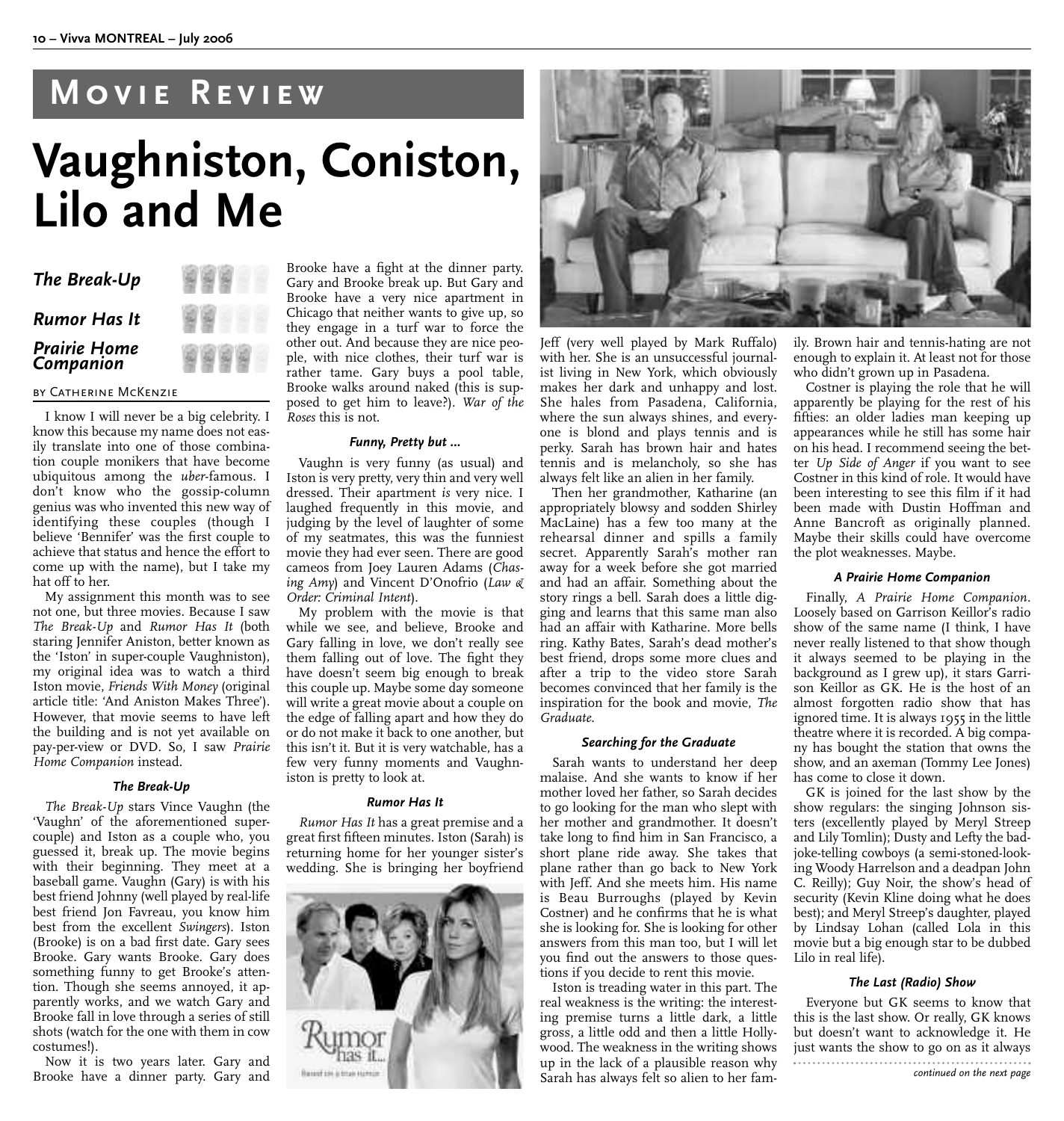## **Practical Points**

## **Money and Markets: Charitable Giving**

#### BY JOHN SMITH

So, Warren Buffet (the Sage of Omaha) is going to give a few billion to a foundation set up by Bill Gates (the Sage of Seattle). In combination the two wealthi-

est people in the reported world are creating a fund that has assets equal to the gross national product of a few countries. The total amount is, of course, a fluctuating number because of the securities gifted. Shares in Berkshire Hathaway and shares in Microsoft make up the bulk of the initial contributions of the two contributors, and both of these securities trade daily on the major exchanges in the US of A. But the thought is there and we have to admire these titans of commerce and their commitment to the common good.

#### *Warren, Bill and You*

Now how does this have a bearing upon your own good fortunes? My presumptions are as follows: 1) you are a generous soul and have knowledge of the needs in our community and the world around us; 2) you make contributions to the charities of your choice from your income on an annual basis; 3) you would like to do it on the most advantageous basis possible and 4) continue to let these charities receive donations after you shuffle off to the destination of your choice. Well, new provisions contained in the 2006 federal budget have come to your rescue. These new measures remove the capital gains tax on gifted securities to charity. Now you can contribute substantial amounts to your favourite cause providing you donate these securities directly to a registered Canadian public charity. What great tax relief for the philanthropist that resides within us!

Note, however, that the new rules do not apply to gifted securities to a private foundation. Let us consider the average contributor over the years. Each year he or she has earned income either from employment, or from retirement savings and pensions. He or she has made annual

contributions from this income to ten or fifteen charities dear to their heart. Tax receipts applied on their annual income tax filing have reduced the net cost of their generosity, but not as much as they could have under the new rules. Paying out to a



charity from after-tax dollars is not the best route to go. It is better to gift to the eligible charity shares held by the taxpayer that have a very low cost base, thus allowing the contributor to avoid any capital gain taxation on those holdings. A full tax receipt is also supplied. Contributions can be carried forward for five years, if the taxpayer wishes.

#### *Founding a Foundation*

Most charities are set up to receive shares and dispose of them on behalf of the taxpayer. Some are not. But there is a way to create a method to handle all of your charitable desires for years to come: set up your own foundation! This method was always considered to be the preserve of the very wealthy, but now that community foundations have been set up in most cities and regions across Canada you can take advantage of this service. Community foundations are locally run foundations that build and manage endowment funds to support various charitable activities in their area. In Montreal, the Foundation of Greater Montreal (FGM) will assist you in setting up an endowment fund in your name that has all the advantages of a private foundation. You can designate your annual contributions in perpetuity and at no cost to you to set up. The process is aided by the gifting of low-cost shares to create the foundation and then the professional management of your foundation is handled by the FGM. It is the simplest method of ensuring your long term assistance to those charities and causes that mean the most to you.

#### *Hunting for Low-Cost Shares*

Now here is where to look for those really low-cost shares in your portfolio: life insurance shares issued when Canada's main life insurance companies de-mutualized (read: went public) and distributed common shares to their policy holders. You may have been one of those beneficiaries and if you have not added to your original holdings, your cost

base should be zero. These are perfect vehicles for the transformation of part of your portfolio into a long-term benefit for the many good causes you support. Sort of a mini-Buffet/Gates thing.

It is recommended that you consult with both your tax and investment advisor before undertaking this arrangement, but the opportunity is there and should be used while available.

*John Smith is the* nom de guerre *of a retired investment executive. John has been a*

*broker, investment banker and trader in Montreal and Toronto, as well as active in company management and the investment industry's self-regulatory agencies.* 

#### *GO-KARTS... continued from page 12*

printouts recording our shame and ignominy, I realized the Golden Challenge Belt was mine after all. Despite my seemingly endless delay in the chicane, I'd recorded the best average lap time of 1:01.36, some ten seconds faster than Carolina.

You can be sure that I didn't revel in victory all the way home. Or the next day. Or the day after that. Or until it was pointed out to me that divorce lawyers appear before go-karting in most telephone directories.

*ashley@church-of-texas-holdem.com Ashley Cotter-Cairns is a freelance writer from England currently residing in Hudson. He has written for a number of publications, including* In Camera *magazine,* UK Maxim, TheNet, International Traveller, Business LIFE *and* EN ROUTE. In collaboration *with his wife, Carolina Pla, he has also written and sold a screenplay,* THE WITCH AND THE FAMOUS.

*MOVIES... continued from the previous page* . . . . . . . . . . . . .

has, and maybe, just maybe there will be a next week or a week after that. So the show does go on. It goes on despite the death of a regular, and despite the myste-



rious presence of a woman in a white trench coat (Victoria Madsen from *Sideways*) who moves about the stage as if it were the backstage.

Ably directed by Robert Altman (*M.A.S.H.*, *The Player*, *Gosford Park*), this movie gives us the feel of both watching and being on this radio show, because it moves seamlessly from the audience's perspective, to the players' perspective, to the perspective of the supporting players backstage.

There is a story here, but the real purpose seemed to me to get you to listen to the music of a time not so long ago, to really listen and appreciate the things that are disappearing around us, the things that might already be gone. A real surprise, and the standout of the movie, is GK's voice. It is strong and true, and can be soft and supporting. It is eminently listenable, and he has charisma and charm. As does this movie. My only complaint is that with all this singing, we don't get to hear Kevin Kline show his talents in this regard. Notwithstanding that, I definitely recommend this movie. It was the best of the bunch.

> *Catherine McKenzie is a lawyer in Montreal.*

*Casey Dental* Charles Casey D.D.S. Patrick Casey D.D.S. *Safe and innovative dentistry for over 40 years* 4695 Sherbrooke St.W. Westmount **514 937-6558** *www.smilemontreal.com*